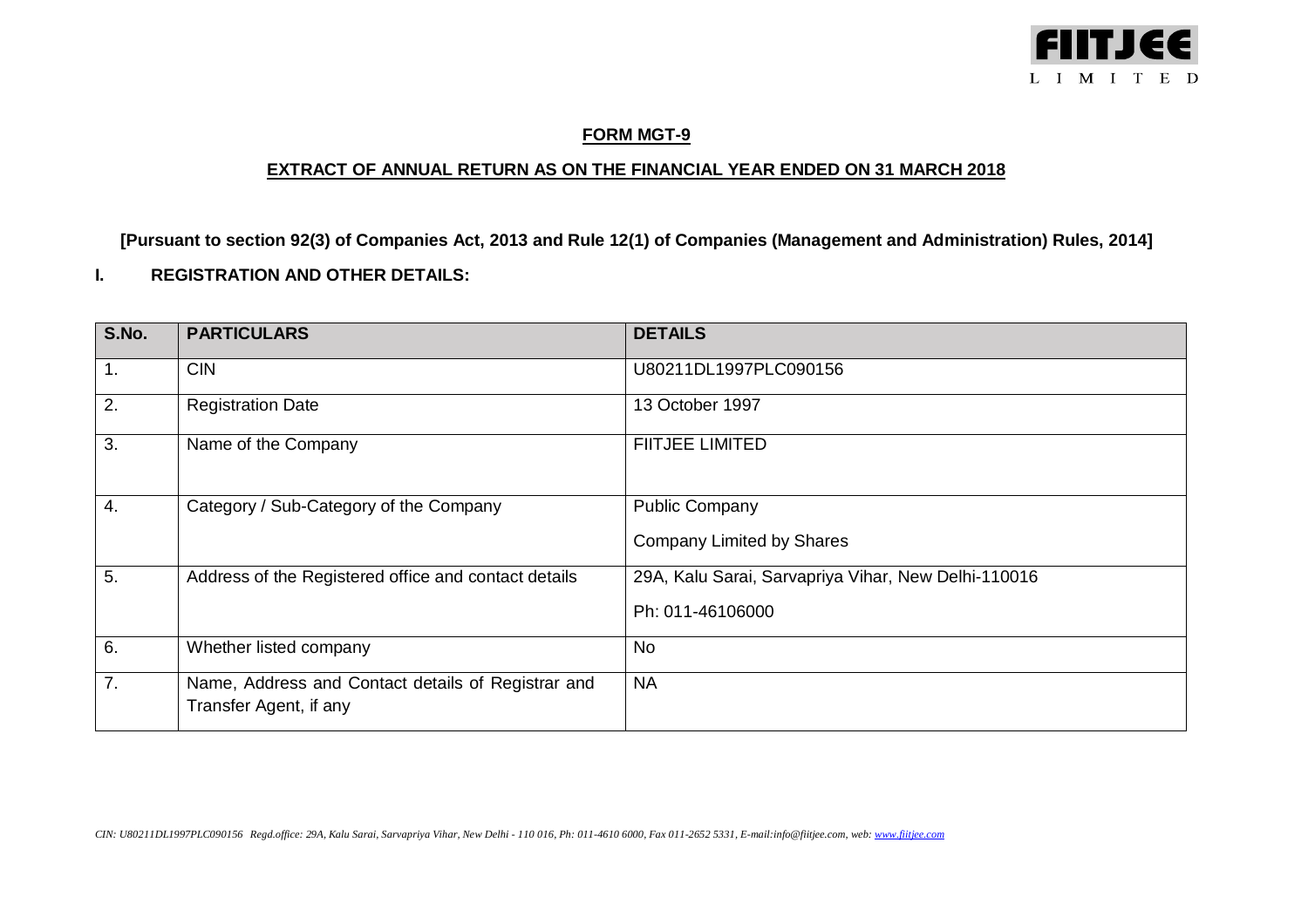

## **II. PRINCIPAL BUSINESS ACTIVITIES OF THE COMPANY:**

**All the business activities contributing 10 % or more of the total turnover of the Company shall be stated**

| Sr.       | Name and Description of main products/ | NIC Code of the Product/ | % to total turnover of the company |
|-----------|----------------------------------------|--------------------------|------------------------------------|
| <b>No</b> | <b>Services</b>                        | service                  |                                    |
|           | Academic tutoring services/ Education  | 85491                    | 97.91%                             |

## **III. PARTICULARS OF HOLDING, SUBSIDIARY AND ASSOCIATE COMPANIES:**

| l S<br>N<br>$\mathbf{o}$ | <b>of</b><br>the<br><b>Name</b><br>Company                                          | <b>Address of the Company</b>                                                  | <b>CIN/GLN</b>        | Holding/<br><b>Subsidiar</b><br>y/Associa<br>te | $%$ of<br><b>Shares</b><br><b>Held</b> | Applicabl<br>e<br><b>Section</b> |
|--------------------------|-------------------------------------------------------------------------------------|--------------------------------------------------------------------------------|-----------------------|-------------------------------------------------|----------------------------------------|----------------------------------|
|                          | Times A & M (India)<br>Limited                                                      | 7/2, Ground Floor, Vasisht<br>House, Begumpur, Kalu<br>Sarai, New Delhi-110017 | U74899DL1998PLC094768 | Subsidiary                                      | 100                                    | 2(87)(ii)                        |
| $\overline{2}$           | <b>USA Univquest</b><br><b>Private Limited</b>                                      | 29-A, ICES House, Kalu<br>Sarai, Sarvapriya Vihar<br>New Delhi -110016         | U80904DL2013PTC253746 | Subsidiary                                      | 100                                    | 2(87)(ii)                        |
| 3                        | <b>Megacosm Cognitions</b><br><b>Private Limited</b><br>(Acquired on<br>26.06.2017) | 57, Kalu Sarai, Begumpur,<br>Malviya Nagar, New Delhi<br>– 110017              | U52609DL2016PTC301680 | Subsidiary                                      | 100                                    | 2(87)(ii)                        |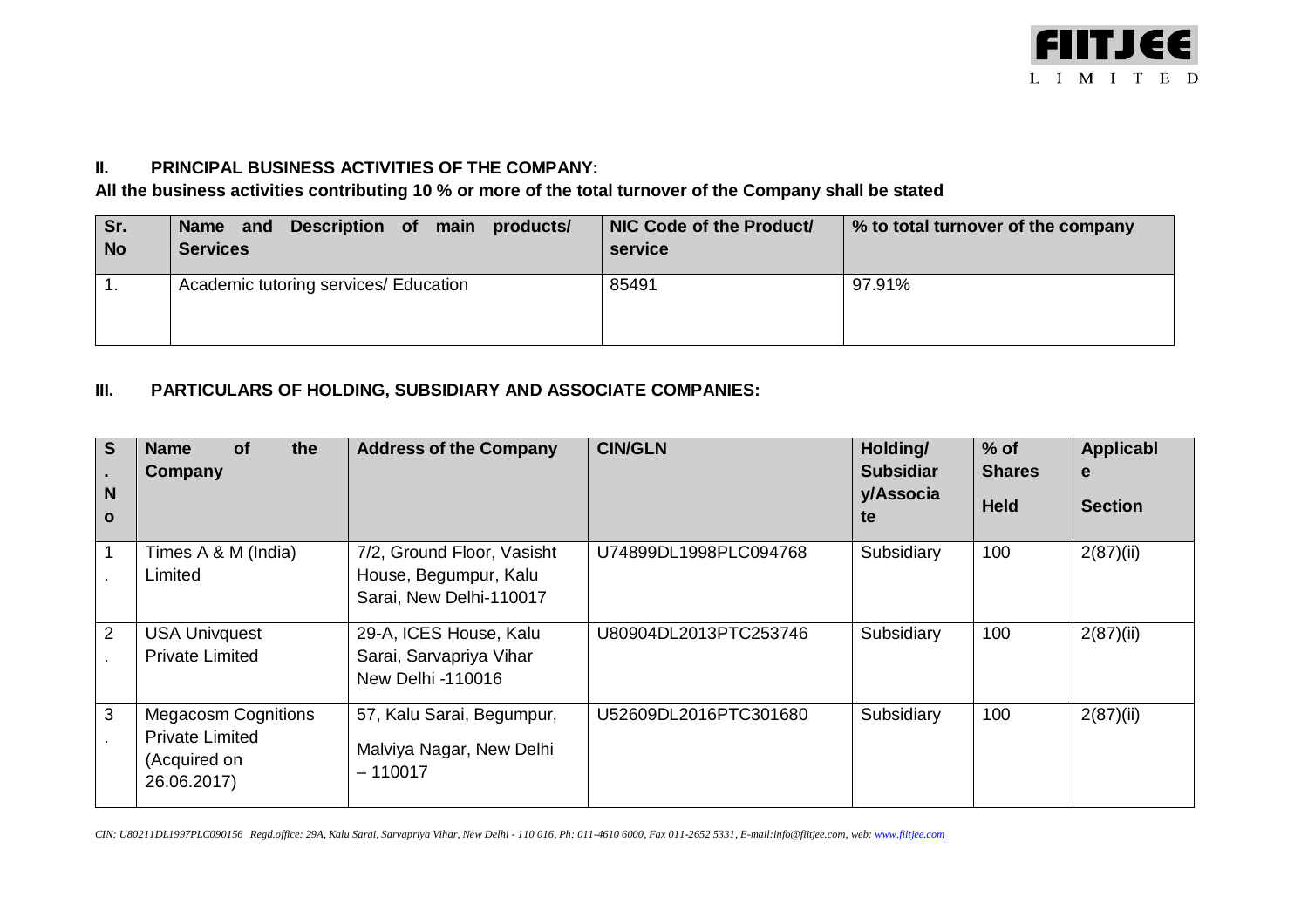

| 4 | <b>FIITJEE Franchise</b><br><b>Network Limited</b> | 29-A, Kalu Sarai,<br>Sarvapriya Vihar, New<br>Delhi-110016                                     | U80903DL2002PLC115562 | Subsidiary | 100  | 2(87)(ii) |
|---|----------------------------------------------------|------------------------------------------------------------------------------------------------|-----------------------|------------|------|-----------|
| 5 | FIITJEE India W.L.L.<br><b>Bahrain</b>             | Regd. Office: Flat - 21,<br>Building- 1670, Road -<br>539, E. Riffa-905,<br>KINGDOM OF BAHRAIN | <b>NA</b>             | Subsidiary | 99.5 | 2(87)(ii) |
| 6 | FIITJEE US INC (<br>incorporated on<br>21.09.2017) | 4534, Laird Circle, Santa<br>Clara, CA- 95054, USA                                             | <b>NA</b>             | Subsidiary | 100  | 2(87)(ii) |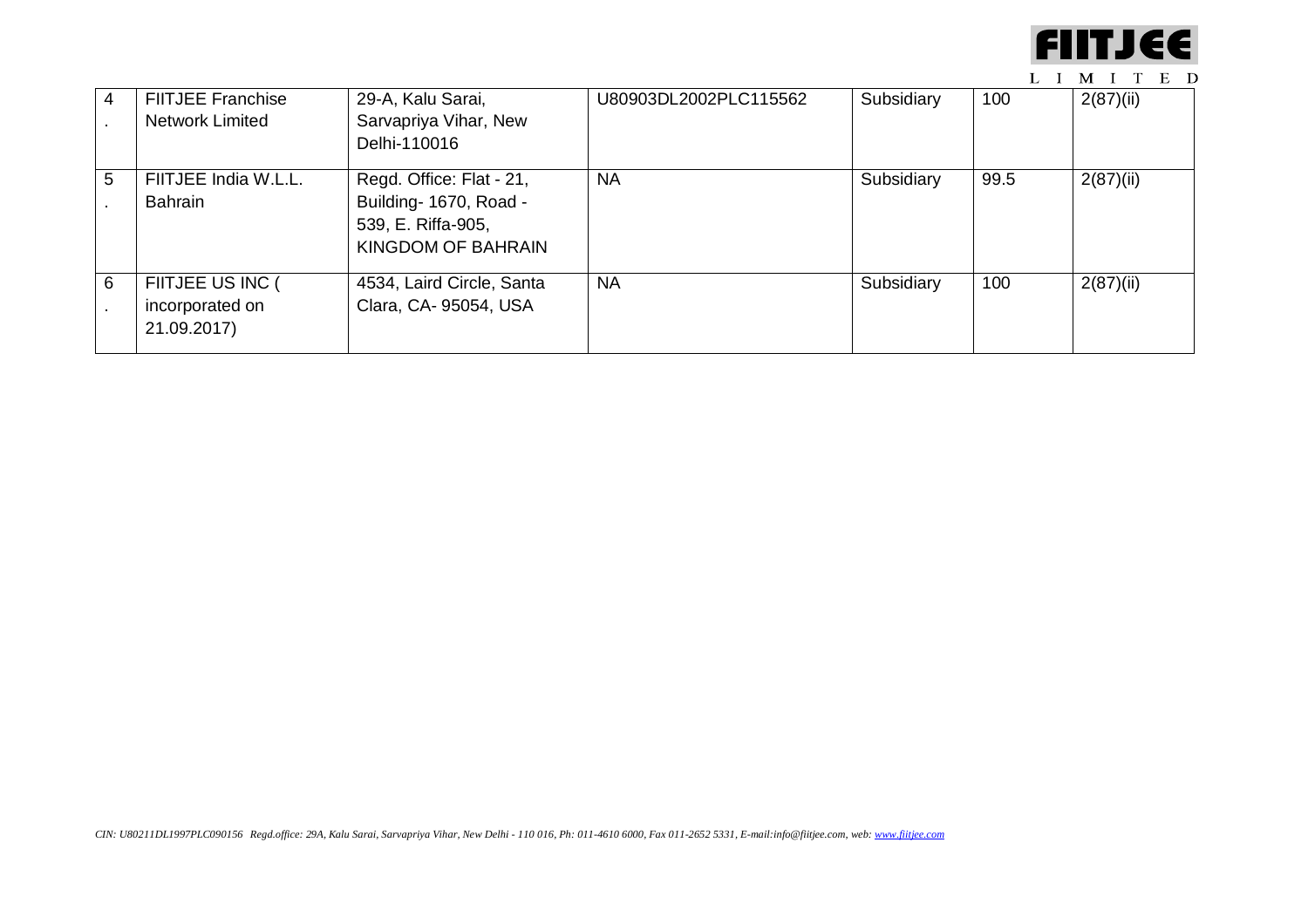

## **IV. SHAREHOLDING PATTERN (EQUITY SHARE CAPITAL BREAKUP AS % TO TOTAL EQUITY:**

**(I) Category wise Share Holding**

| $\cdot$<br>ັ<br><b>Category of</b><br><b>Shareholders</b> | No. of Shares held at the<br>beginning of the year |                          |                          | No. of Shares held at the end of the year |                          |                          |                                      | % Change<br>during the<br>year |
|-----------------------------------------------------------|----------------------------------------------------|--------------------------|--------------------------|-------------------------------------------|--------------------------|--------------------------|--------------------------------------|--------------------------------|
|                                                           | Demat                                              | Physical                 | Total                    | Demat                                     | Physical                 | Total                    | $\%$<br>of<br>Total<br><b>Shares</b> |                                |
| <b>A. PROMOTER</b>                                        |                                                    |                          |                          |                                           |                          |                          |                                      |                                |
| 1) Indian                                                 |                                                    |                          |                          |                                           |                          |                          |                                      |                                |
| a) Individual /HUF                                        |                                                    | 36,710,663               | 36,710,663               |                                           | 36,710,663               | 36,710,663               | 86.32                                | No Change                      |
| b) Central Govt                                           |                                                    |                          |                          |                                           | $\blacksquare$           |                          |                                      |                                |
| c) State Govt                                             |                                                    | $\overline{\phantom{a}}$ | $\overline{\phantom{a}}$ | $\blacksquare$                            | $\blacksquare$           | $\blacksquare$           | $\overline{\phantom{a}}$             | $\blacksquare$                 |
| d) Bodies Corp                                            |                                                    |                          |                          | $\blacksquare$                            | $\blacksquare$           |                          |                                      |                                |
| e) Banks/FI                                               | $\overline{\phantom{a}}$                           | $\overline{\phantom{a}}$ | $\overline{\phantom{a}}$ | $\overline{\phantom{a}}$                  | $\overline{\phantom{a}}$ | $\overline{\phantom{a}}$ | $\overline{\phantom{a}}$             | $\blacksquare$                 |
| f) Any Other                                              |                                                    |                          | $\blacksquare$           |                                           | $\overline{\phantom{a}}$ |                          |                                      | $\overline{\phantom{a}}$       |
| Sub-Total(A)(1)                                           |                                                    | 36,710,663               | 36,710,663               |                                           | 36,710,663               | 36,710,663               | 86.32                                | No Change                      |
| 2.Foreign                                                 |                                                    |                          |                          |                                           |                          |                          |                                      |                                |
| g) NRIs-Individuals                                       |                                                    |                          |                          | $\overline{\phantom{a}}$                  | $\overline{\phantom{a}}$ |                          | -                                    | $\overline{\phantom{a}}$       |
| h) Other-Individuals                                      |                                                    |                          |                          |                                           |                          |                          |                                      |                                |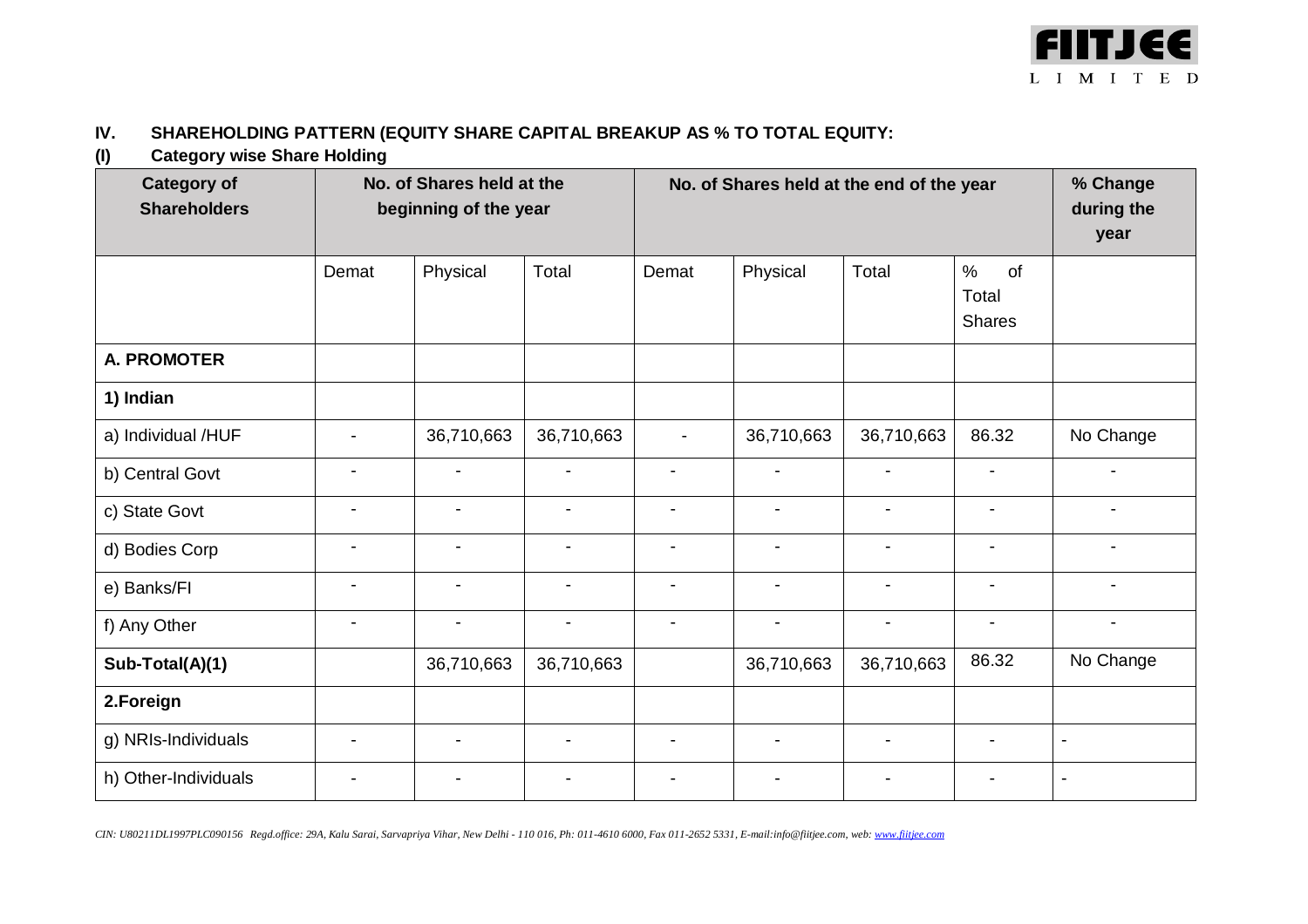

|                                                  |                          |                          |                          |                          |                          |                          | . .                      | $\mathbf{1}$<br>$\sim$ $\sim$ $\sim$ |
|--------------------------------------------------|--------------------------|--------------------------|--------------------------|--------------------------|--------------------------|--------------------------|--------------------------|--------------------------------------|
| i) Bodies Corp.                                  | $\overline{\phantom{a}}$ | $\overline{\phantom{a}}$ | $\overline{\phantom{a}}$ | $\overline{\phantom{a}}$ | $\blacksquare$           | $\blacksquare$           | $\overline{\phantom{a}}$ | $\blacksquare$                       |
| j) Banks / FI                                    | $\blacksquare$           | $\overline{\phantom{a}}$ | $\blacksquare$           | $\overline{\phantom{a}}$ | $\overline{\phantom{a}}$ | $\blacksquare$           | $\blacksquare$           | $\blacksquare$                       |
| k) Any Other                                     | $\blacksquare$           | $\blacksquare$           | $\overline{\phantom{a}}$ | $\overline{\phantom{a}}$ | $\blacksquare$           | $\overline{\phantom{a}}$ | $\blacksquare$           | $\blacksquare$                       |
| Sub-Total (A)(2)                                 | $\blacksquare$           | $\blacksquare$           | $\blacksquare$           | $\overline{\phantom{a}}$ | $\overline{\phantom{a}}$ | $\blacksquare$           | $\blacksquare$           | $\blacksquare$                       |
| <b>B.PUBLIC HOLDING</b>                          |                          |                          |                          |                          |                          |                          |                          |                                      |
| 1.Institutions                                   |                          |                          |                          |                          |                          |                          |                          |                                      |
| a) Mutual Funds                                  | $\blacksquare$           | $\blacksquare$           | $\overline{\phantom{a}}$ | $\blacksquare$           | $\overline{\phantom{a}}$ | $\overline{\phantom{a}}$ | $\blacksquare$           | $\blacksquare$                       |
| b) Banks / FI                                    | $\blacksquare$           | $\blacksquare$           | $\blacksquare$           | $\overline{\phantom{a}}$ | $\blacksquare$           | $\blacksquare$           | $\blacksquare$           | $\blacksquare$                       |
| c) Central Govt                                  | $\overline{\phantom{a}}$ | $\overline{\phantom{a}}$ | $\blacksquare$           | $\overline{\phantom{a}}$ | $\overline{\phantom{a}}$ | $\overline{\phantom{a}}$ | $\overline{\phantom{a}}$ | $\blacksquare$                       |
| d) State Govt(s)                                 | $\blacksquare$           | $\blacksquare$           | $\blacksquare$           | $\blacksquare$           | $\blacksquare$           | $\blacksquare$           | $\blacksquare$           | $\blacksquare$                       |
| Venture<br>Capital<br>e)<br>Funds                |                          |                          |                          | -                        |                          |                          |                          | $\blacksquare$                       |
| f) Insurance Companies                           | $\overline{\phantom{a}}$ | $\overline{\phantom{a}}$ | $\blacksquare$           | $\blacksquare$           | $\overline{\phantom{a}}$ | $\blacksquare$           | $\overline{\phantom{a}}$ | $\blacksquare$                       |
| g) Fils                                          | $\overline{\phantom{a}}$ | $\overline{\phantom{a}}$ | $\blacksquare$           | $\overline{\phantom{a}}$ | $\blacksquare$           |                          | $\blacksquare$           | $\blacksquare$                       |
| Foreign<br>Venture<br>h)<br><b>Capital Funds</b> |                          |                          |                          | $\blacksquare$           |                          |                          |                          | $\blacksquare$                       |
| i)Others (specify)                               | $\blacksquare$           | $\overline{\phantom{a}}$ | $\blacksquare$           | $\blacksquare$           | $\overline{\phantom{a}}$ | $\blacksquare$           | $\blacksquare$           | $\blacksquare$                       |
| Sub-total (B)(1)                                 | $\overline{\phantom{a}}$ | $\blacksquare$           | $\overline{\phantom{a}}$ | $\overline{\phantom{a}}$ | $\overline{\phantom{a}}$ | $\overline{\phantom{a}}$ | $\overline{\phantom{a}}$ | $\overline{\phantom{a}}$             |
| 2. Non Institutions                              |                          |                          |                          |                          |                          |                          |                          |                                      |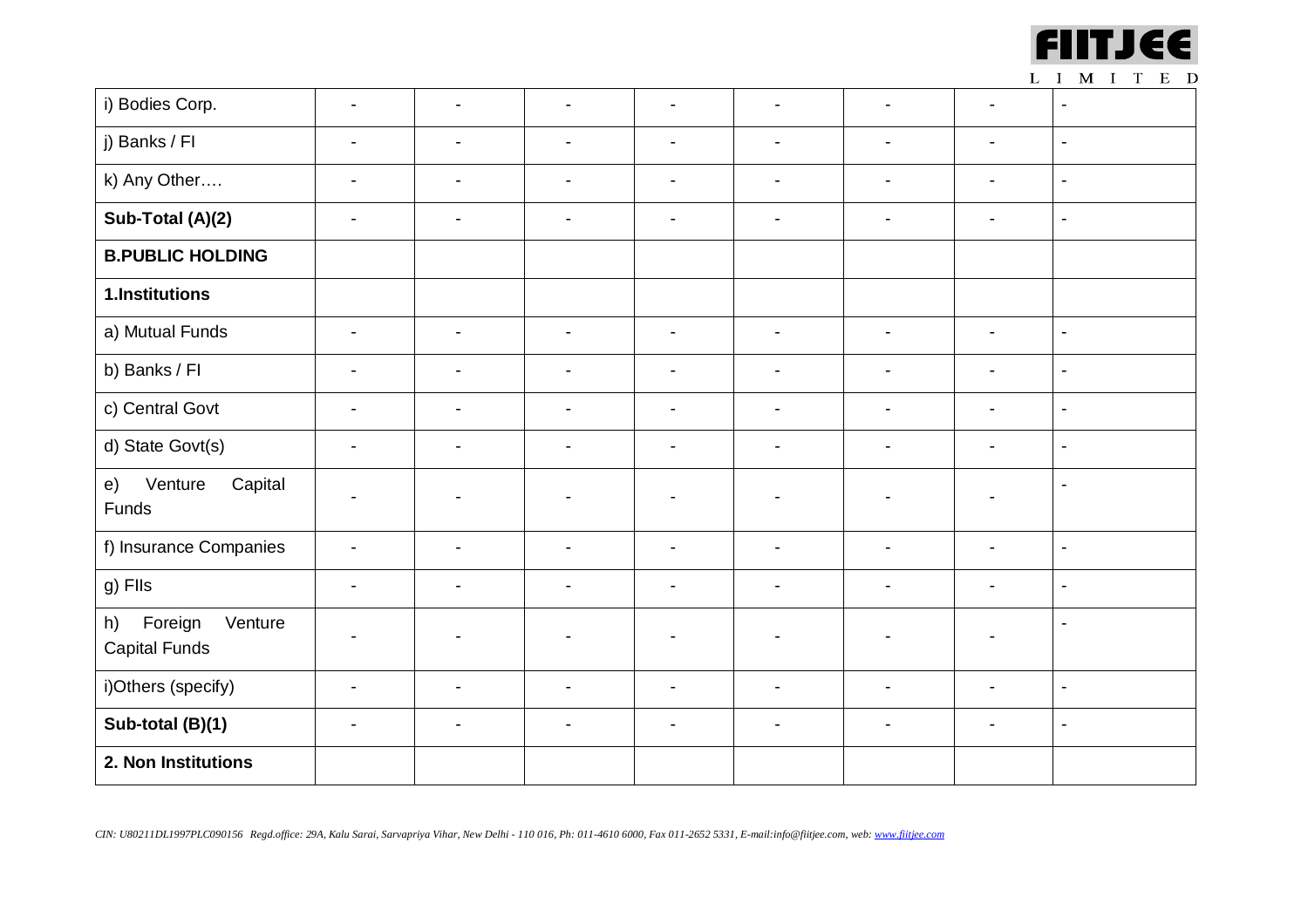

| a) Bodies Corp.                                                                                   |            |            |                          |             |             |                |           |
|---------------------------------------------------------------------------------------------------|------------|------------|--------------------------|-------------|-------------|----------------|-----------|
| (i) Indian                                                                                        |            |            |                          |             |             |                |           |
| (ii) Overseas                                                                                     | 5,819,264  | 5,819,264  | $\overline{\phantom{a}}$ | 5,819,264   | 5,819,264   | 13.68          | No Change |
| b) Individuals                                                                                    |            |            |                          |             |             | $\overline{a}$ |           |
| Individual<br>(i)<br>shareholders<br>holding<br>nominal share -capital<br>upto Rs. 1 lakh         |            |            |                          | 200         | 200         | 0.0005         | 0.0005    |
| Individual<br>(ii)<br>holding<br>shareholders<br>nominal share capital in<br>excess of Rs. 1 lakh |            |            |                          |             |             |                |           |
| c) Others (Specify)                                                                               |            |            |                          |             |             |                |           |
| Sub-total (B)(2)                                                                                  | 5,819,264  | 5,819,264  |                          | 5,819,464   | 5,819,464   | 13.68          | 0.0005    |
| C) SHARES HELD BY<br><b>CUSTODIAN</b><br><b>FOR</b><br><b>GDRS &amp; ADRS</b>                     |            |            |                          |             |             |                |           |
| <b>Grand Total</b><br>$(A+B+C)$                                                                   | 42,529,927 | 42,529,927 |                          | 4,25,30,127 | 4,25,30,127 | 100            | 0.0005    |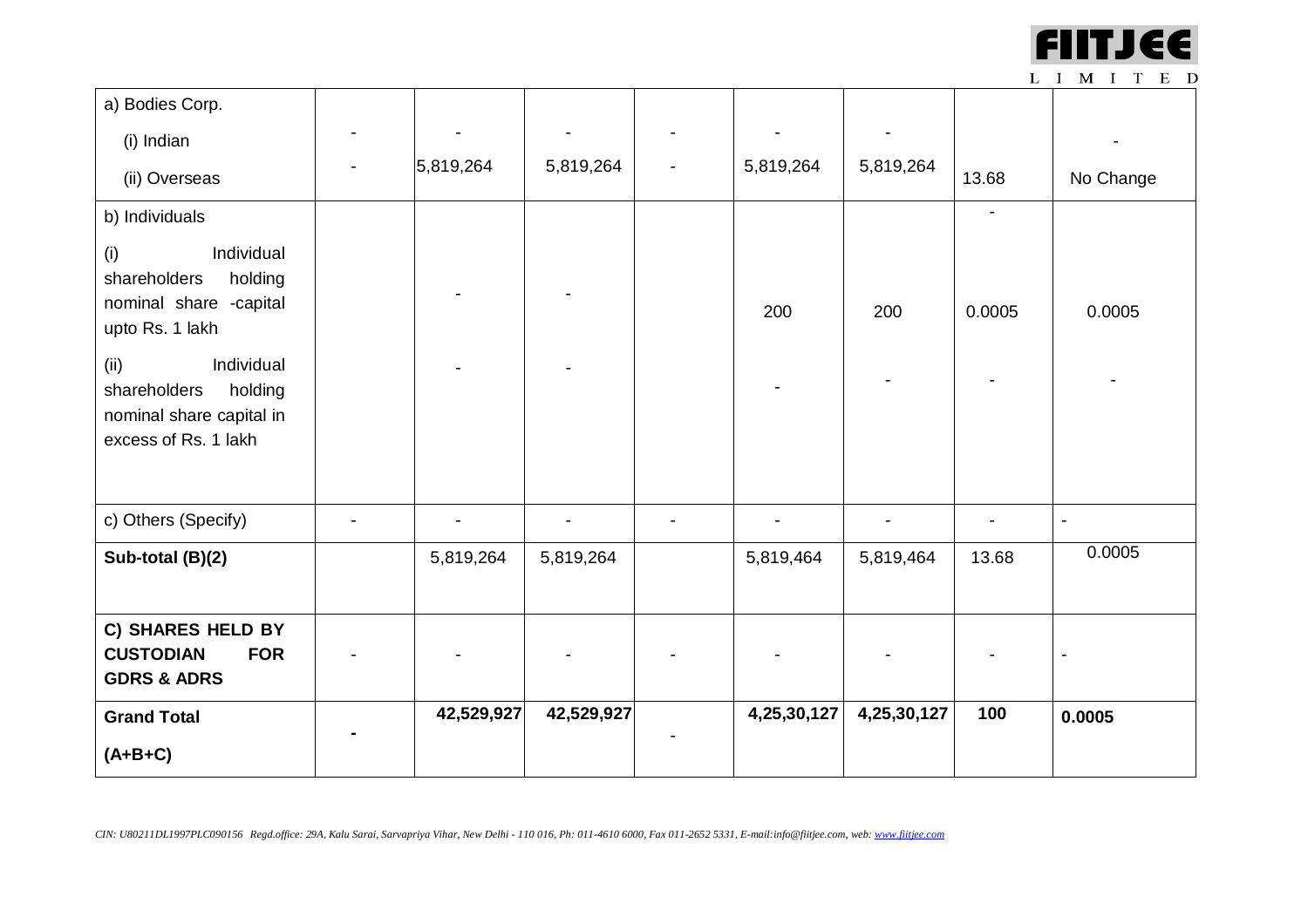

# **(ii) Shareholding of Promoters**

| S.               | <b>Promoters</b>                | Shareholding at the beginning of the |                                                                 |                                                                          | Shareholding at the end of the Year |                                                     |                                                                                     |                                                                   |
|------------------|---------------------------------|--------------------------------------|-----------------------------------------------------------------|--------------------------------------------------------------------------|-------------------------------------|-----------------------------------------------------|-------------------------------------------------------------------------------------|-------------------------------------------------------------------|
| <b>No</b>        | <b>Name</b>                     | Year                                 |                                                                 |                                                                          |                                     |                                                     |                                                                                     |                                                                   |
|                  |                                 | of<br>No.<br><b>Shares</b>           | $\frac{1}{2}$ of total<br><b>Shares</b><br>of<br>the<br>company | %of Shares<br>Pledged<br>$\sqrt{ }$<br>encumbere<br>d to total<br>shares | No. of<br><b>Shares</b>             | % of total<br><b>Shares</b><br>of<br>the<br>company | %of<br><b>Shares</b><br>Pledged<br>$\sqrt{2}$<br>encumber<br>red to total<br>shares | $\frac{0}{2}$<br>change in<br>shareholdi<br>ng during<br>the year |
| 1.               | *Mr Dinesh<br><b>Kumar Goel</b> | 27,299,970                           | 64.19                                                           |                                                                          | 27,299,97<br>0                      | 64.19                                               |                                                                                     |                                                                   |
| $\overline{2}$ . | Mr Kanti<br>Kumar<br>Goyal      | 4,274,600                            | 10.05                                                           |                                                                          | 4,274,600                           | 10.05                                               |                                                                                     |                                                                   |
| $\overline{3}$ . | Mrs Lata<br>Goel                | 2,325,693                            | 5.47                                                            |                                                                          | 2,325,693                           | 5.47                                                |                                                                                     |                                                                   |
| 4.               | Mrs Monila<br>Goel              | 1,917,500                            | 4.51                                                            |                                                                          | 1,917,500                           | 4.51                                                |                                                                                     |                                                                   |
| $\overline{5}$ . | Mrs Mamta<br>Goel               | 889,600                              | 2.09                                                            |                                                                          | 889,600                             | 2.09                                                |                                                                                     |                                                                   |
| 6.               | Mr Naveen<br>Goel               | 1,100                                | 0.00                                                            |                                                                          | 1,100                               | 0.00                                                |                                                                                     |                                                                   |
| $\overline{7}$ . | Mrs Madhu<br>Gupta              | 1,100                                | 0.00                                                            |                                                                          | 1,100                               | 0.00                                                |                                                                                     |                                                                   |
| 8.               | Ms Neha<br>Gupta                | 1,100                                | 0.00                                                            |                                                                          | 1,100                               | 0.00                                                |                                                                                     |                                                                   |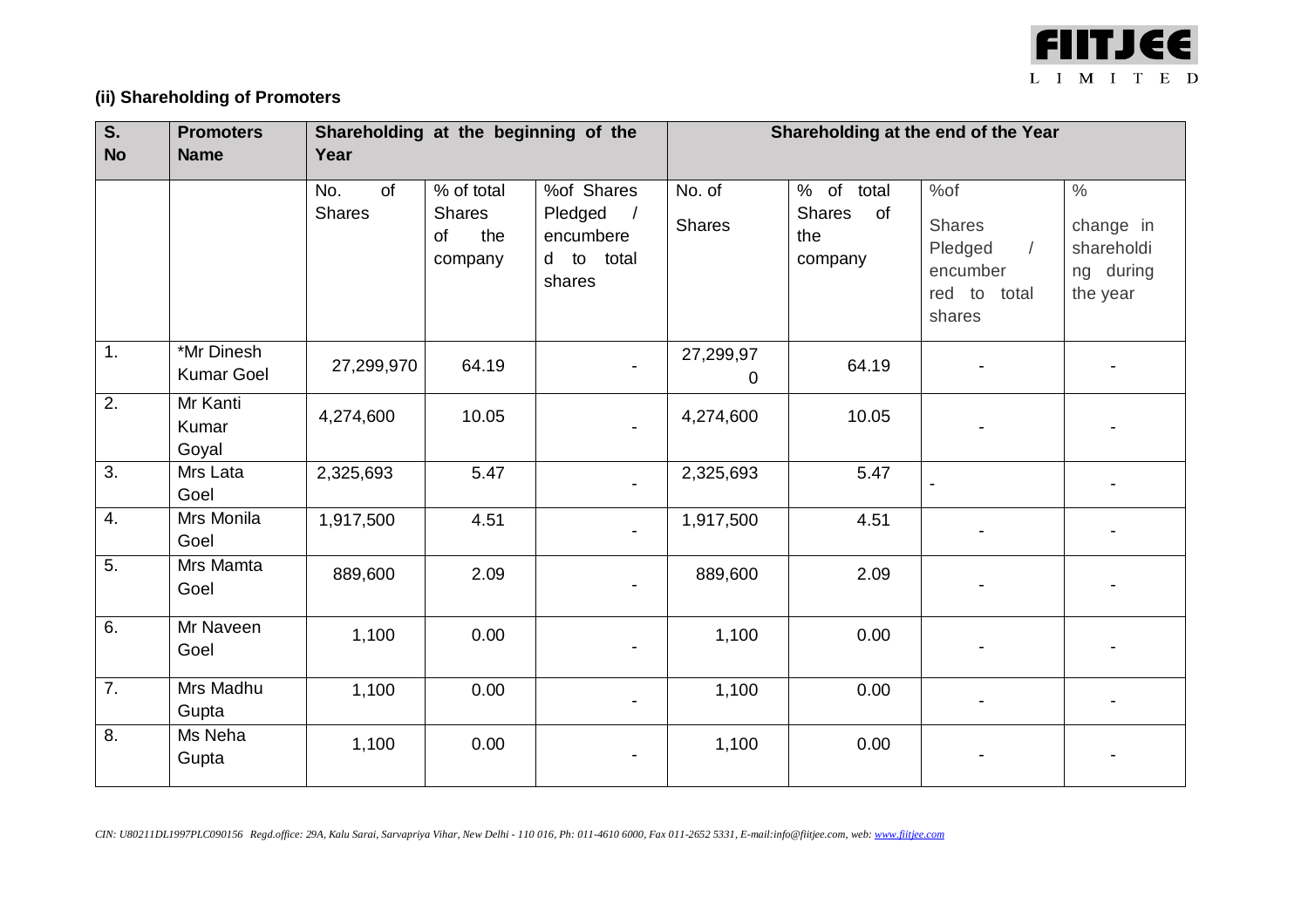

**\***One Equity share each is held by Mr. Anil Gupta and Mr. Partha Halder on behalf of Mr. Dinesh Kumar Goel in the Company.

## **(iii) Change in Promoter's Shareholding**

| S.No. |                      | Shareholding at the beginning of the Year | <b>Cumulative Shareholding during the Year</b> |                                     |  |  |
|-------|----------------------|-------------------------------------------|------------------------------------------------|-------------------------------------|--|--|
|       | <b>No. of Shares</b> | % of total Shares of the<br>Company       | <b>No. of Shares</b>                           | % of total shares of the<br>Company |  |  |
|       | -                    |                                           |                                                |                                     |  |  |
|       | $\blacksquare$       |                                           |                                                |                                     |  |  |
|       | $\blacksquare$       |                                           |                                                |                                     |  |  |
|       | $\blacksquare$       |                                           |                                                |                                     |  |  |

There is no Change in Promoter's Shareholding during the Financial Year 2017-18

## **(iv) Shareholding Pattern of top ten Shareholders (other than Directors, Promoters and Holders of GDRs and ADRs):**

| S.<br><b>No</b> |                                                                                                        |                  | Shareholding at the beginning<br>of the year | <b>Cumulative Shareholding</b><br>during the year |                                        |  |
|-----------------|--------------------------------------------------------------------------------------------------------|------------------|----------------------------------------------|---------------------------------------------------|----------------------------------------|--|
|                 | For Each of the Top 10 Shareholders                                                                    | No. of<br>shares | % of total<br>shares of the<br>company       | No. of<br>shares                                  | % of total<br>shares of the<br>company |  |
|                 | <b>Matrix Partners India Investment Holdings, LLC</b>                                                  |                  |                                              |                                                   |                                        |  |
|                 | At the beginning of the year                                                                           | 3,866,357        | 9.09%                                        | 3,866,357                                         | 9.09%                                  |  |
|                 | Date wise Increase / Decrease in Shareholding<br>during the year specifying the reasons for increase / |                  |                                              |                                                   |                                        |  |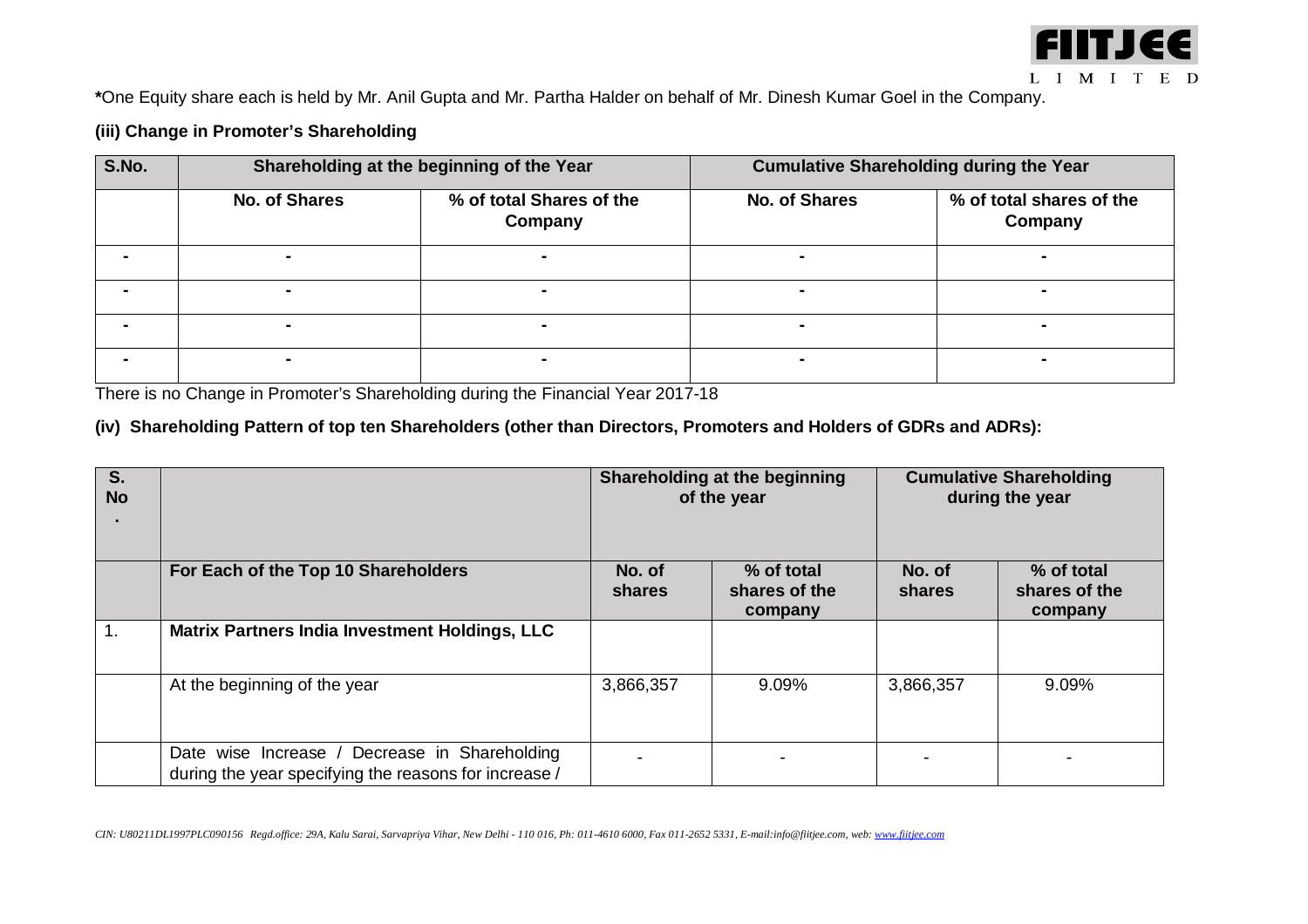

|    | decrease (e.g. allotment / transfer / bonus / sweat<br>equity etc):                                                                                                           |                                                                          |         |           |         |
|----|-------------------------------------------------------------------------------------------------------------------------------------------------------------------------------|--------------------------------------------------------------------------|---------|-----------|---------|
|    | At the End of the year (or on the date of<br>separation, if separated during the year)                                                                                        | 3,866,357                                                                | 9.09%   | 3,866,357 | 9.09%   |
| 2. | Q Learn                                                                                                                                                                       |                                                                          |         |           |         |
|    | At the beginning of the year                                                                                                                                                  | 1,952,907                                                                | 4.59%   | 1,952,907 | 4.59%   |
|    | Date wise Increase / Decrease in Shareholding<br>during the year specifying the reasons for increase /<br>decrease (e.g. allotment / transfer / bonus / sweat<br>equity etc): |                                                                          |         |           |         |
|    | At the End of the year (or on the date of<br>separation, if separated during the year)                                                                                        | 1,952,907                                                                | 4.59%   | 1,952,907 | 4.59%   |
| 3. | Mr. Nitin Jain                                                                                                                                                                |                                                                          |         |           |         |
|    | At the beginning of the year                                                                                                                                                  | $\Omega$                                                                 | 0.00%   | $\Omega$  | 0.00%   |
|    | Date wise Increase / Decrease in Shareholding<br>during the year specifying the reasons for increase /<br>decrease (e.g. allotment / transfer / bonus / sweat<br>equity etc): | 200 equity<br>shares<br>were<br>allotted on<br>31 March<br>2018<br>under | 0.0005% | 200       | 0.0005% |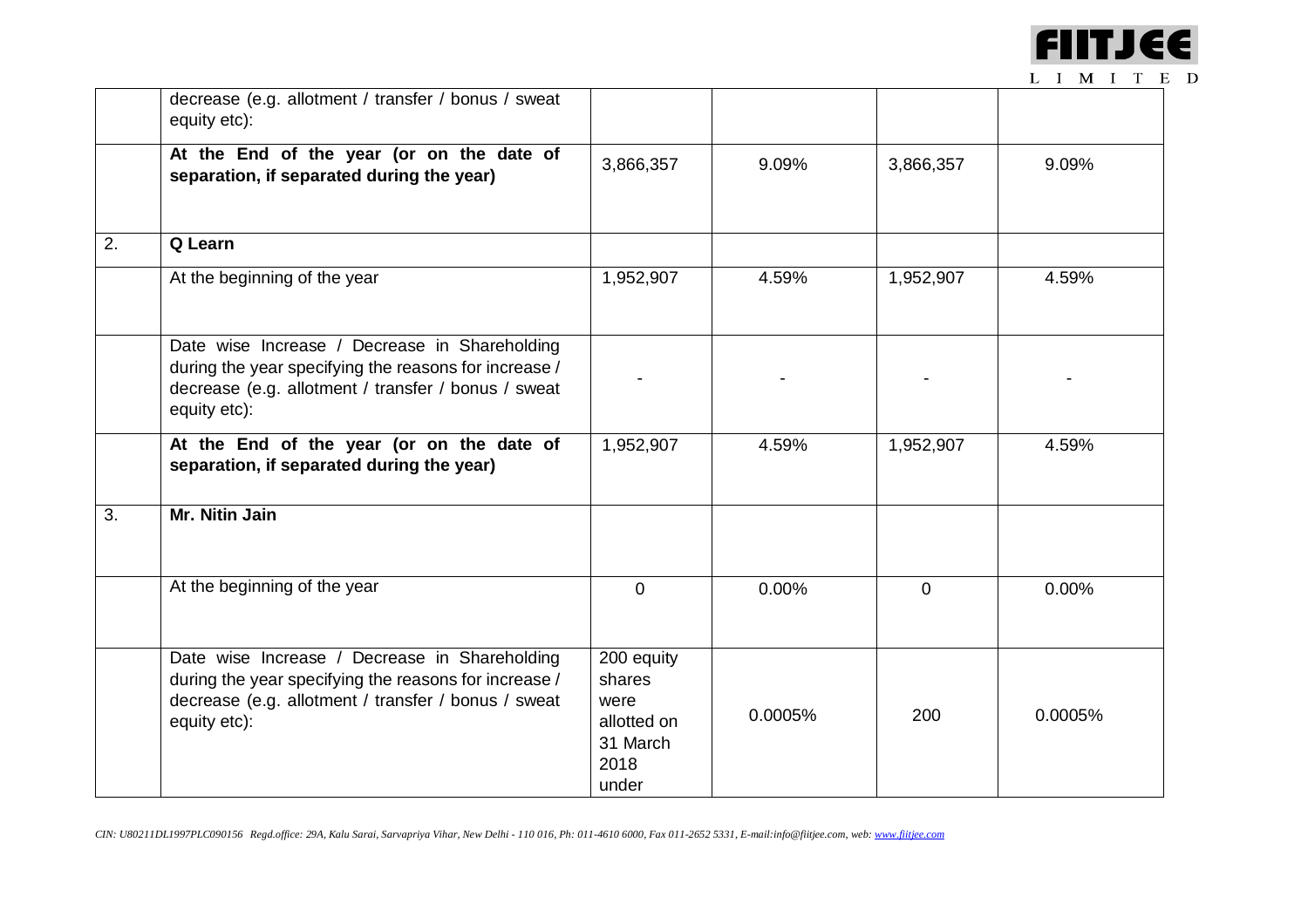

|                                                                                        | <b>ESOP</b><br>scheme |         |     |         |
|----------------------------------------------------------------------------------------|-----------------------|---------|-----|---------|
| At the End of the year (or on the date of<br>separation, if separated during the year) | 200                   | 0.0005% | 200 | 0.0005% |

**(v) Shareholding of Directors and Key Managerial Personnel:**

| SI.<br>No.   |                                                                                                                                                                               |                         | Shareholding at the beginning<br>of the year | <b>Cumulative Shareholding</b><br>during the year |                                        |
|--------------|-------------------------------------------------------------------------------------------------------------------------------------------------------------------------------|-------------------------|----------------------------------------------|---------------------------------------------------|----------------------------------------|
|              | For Each of the Directors and KMP                                                                                                                                             | No. of<br><b>shares</b> | % of total<br>shares of the<br>company       | No. of<br><b>shares</b>                           | % of total<br>shares of the<br>company |
|              | *Mr. Dinesh Kumar Goel                                                                                                                                                        |                         |                                              |                                                   |                                        |
|              | At the beginning of the year                                                                                                                                                  | 27,299,970              | 64.19%                                       | 27,299,970                                        | 64.19%                                 |
|              | Date wise Increase / Decrease in Shareholding<br>during the year specifying the reasons for increase<br>/ decrease (e.g. allotment / transfer / bonus/ sweat<br>equity etc.): | <b>NIL</b>              | <b>NIL</b>                                   | <b>NIL</b>                                        | <b>NIL</b>                             |
|              | At the End of the year                                                                                                                                                        | 27,299,970              | 64.19%                                       | 27,299,970                                        | 64.19%                                 |
| $\mathbf{2}$ | Mr. Kanti Kumar Goyal                                                                                                                                                         |                         |                                              |                                                   |                                        |
|              | At the beginning of the year                                                                                                                                                  | 4,274,600               | 10.05%                                       | 4,274,600                                         | 10.05%                                 |
|              | Date wise Increase / Decrease in Shareholding<br>during the year specifying the reasons for increase<br>/ decrease (e.g. allotment / transfer / bonus/ sweat<br>equity etc):  | <b>NIL</b>              | <b>NIL</b>                                   | <b>NIL</b>                                        | <b>NIL</b>                             |
|              | At the End of the year                                                                                                                                                        | 4,274,600               | 10.05%                                       | 4,274,600                                         | 10.05%                                 |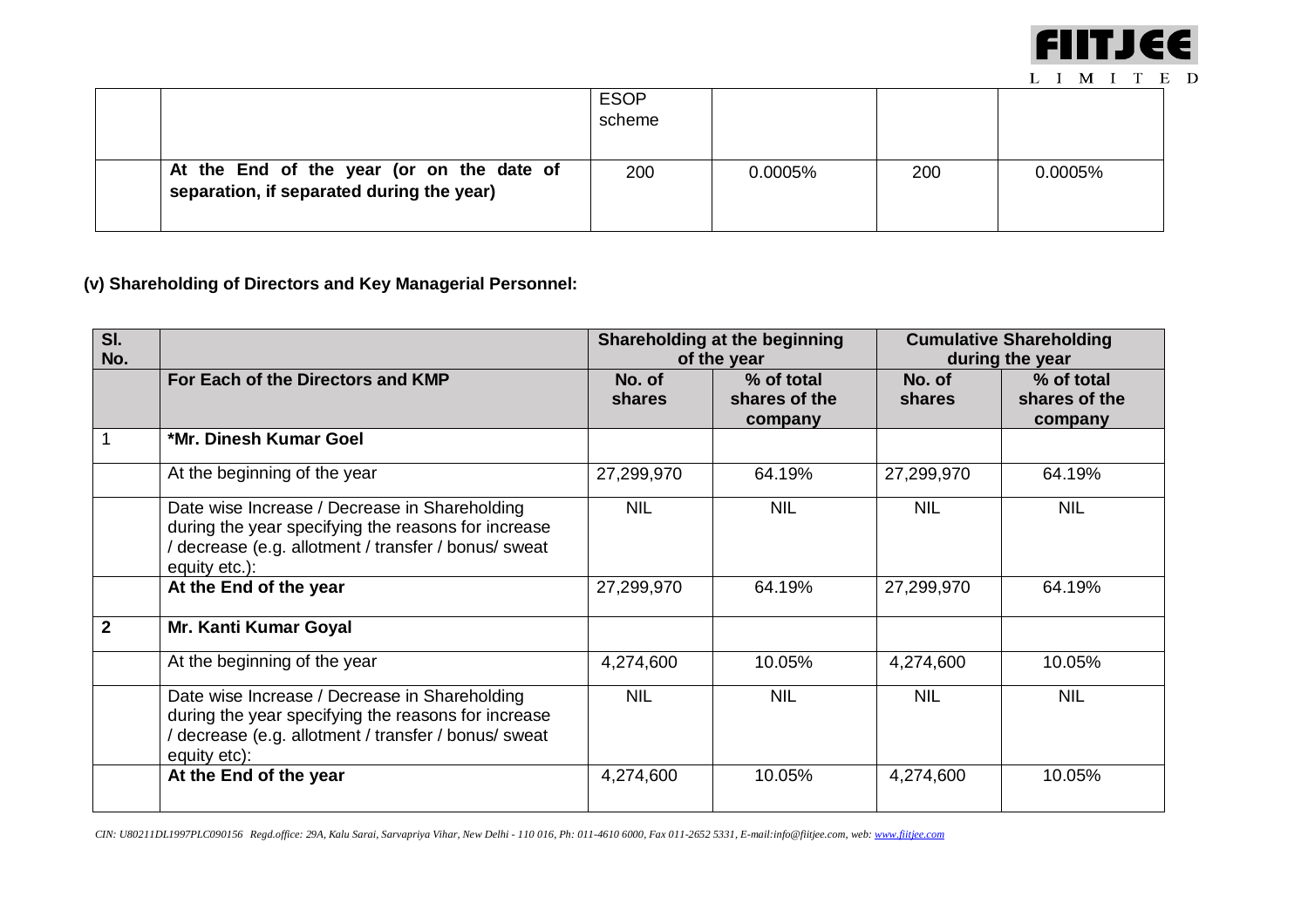

| 3. | <b>Mrs. Monila Goel</b>                                                                                                                                                    |            |            |            |            |
|----|----------------------------------------------------------------------------------------------------------------------------------------------------------------------------|------------|------------|------------|------------|
|    | At the beginning of the year                                                                                                                                               | 1,917,500  | 4.51%      | 1,917,500  | 4.51%      |
|    | Date wise Increase / Decrease in Shareholding<br>during the year specifying the reasons for increase<br>decrease (e.g. allotment / transfer / bonus/ sweat<br>equity etc): | <b>NIL</b> | <b>NIL</b> | <b>NIL</b> | <b>NIL</b> |
|    | At the End of the year                                                                                                                                                     | 19,17,500  | 4.51%      | 19,17,500  | 4.51%      |

\*Note: One Share is held by Mr. Partha Halder, Whole Time Director of the Company as a Nominee of Dinesh Kumar Goel.

## **V. INDEBTEDNESS: (i) Indebtedness of the Company including interest outstanding/accrued but not due for payment**

 **(Amount in INR)**

| <b>Particulars</b>                                                                        | <b>Secured Loans</b><br><b>Excluding</b><br>deposits | <b>Unsecured</b><br>Loans        | <b>Deposits</b>   | <b>Total</b><br><b>Indebtedness</b> |
|-------------------------------------------------------------------------------------------|------------------------------------------------------|----------------------------------|-------------------|-------------------------------------|
| Indebtedness at the beginning of the financial<br>year                                    |                                                      |                                  |                   |                                     |
| i) Principal Amount<br>ii) Interest due but not paid<br>iii) Interest accrued but not due | 341,881,516<br>1,400,244<br>Nil                      | 580,753,800<br>Nil<br><b>Nil</b> | Nil<br>Nil<br>Nil | 922,635,316<br>1,400,244<br>Nil     |
| Total (i+ii+iii)<br>Change in Indebtedness during the financial                           | 343,281,760                                          | 580,753,800                      | <b>Nil</b>        | 924,035,560                         |
| year<br>- Addition                                                                        | 303,800,497<br>(59, 325, 370)                        | <b>Nil</b><br>Nil                | Nil<br>Nil        | 303,800,497<br>(59, 325, 370)       |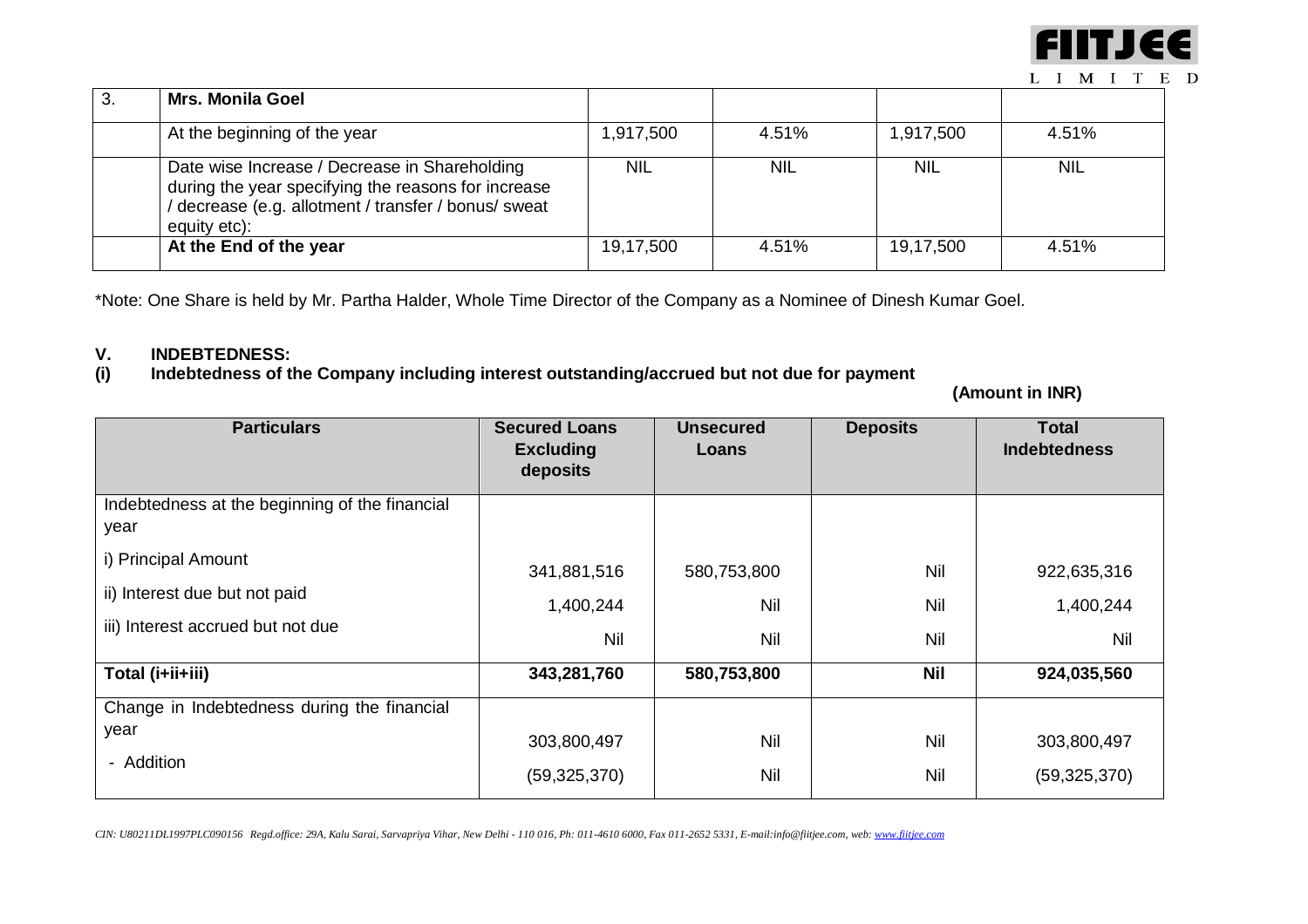

| Total (i+ii+iii)                  | 587,526,016 | 580,753,800 | <b>Nil</b> | 1,168,279,816 |
|-----------------------------------|-------------|-------------|------------|---------------|
| iii) Interest accrued but not due | Nil         | Nil         | Nil        | Nil           |
| ii) Interest due but not paid     | 1,169,373   | Nil         | Nil        | 1,169,373     |
| i) Principal Amount               | 586,356,643 | 580,753,800 | Nil        | 1,167,110,443 |
| end of the financial year         |             |             |            |               |
| Indebtedness at the               |             |             |            |               |
| Net Change [Increase/(Decrease)]  | 244,475,126 | Nil         | Nil        | 244,475,126   |
| - Reduction                       |             |             |            |               |
|                                   |             |             |            |               |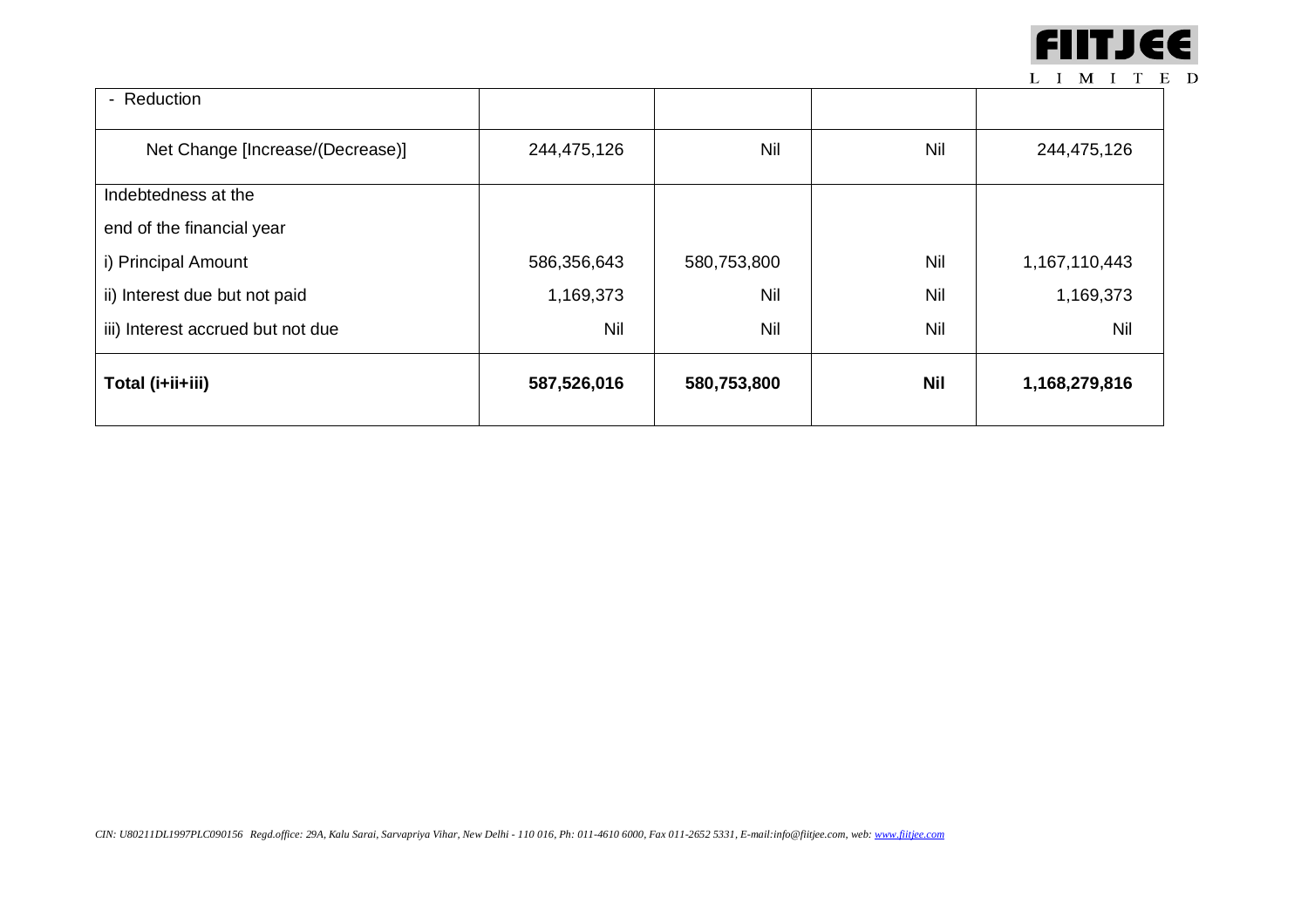

# **VI. REMUNERATION OF DIRECTORS AND KEY MANAGERIAL PERSONNEL:**

**(i) Remuneration to Managing Director, Whole-time Directors and/or Manager**

**(Amount in INR)**

| $\overline{\mathsf{s}}$ .<br>${\bf N}$<br>$\mathbf O$ | <b>PARTICULARS OF REMUNERATION</b>                                                     | <b>NAME OF MD/ WTD/ MANAGER</b>         |                                             |                                               |                                        | <b>TOTAL</b><br><b>AMOUNT</b> |
|-------------------------------------------------------|----------------------------------------------------------------------------------------|-----------------------------------------|---------------------------------------------|-----------------------------------------------|----------------------------------------|-------------------------------|
|                                                       |                                                                                        | Mr. Dinesh<br><b>Kumar Goel</b><br>(MD) | Mr. Kanti<br><b>Kumar</b><br>Goyal<br>(WTD) | Mr<br><b>Partha</b><br><b>Halder</b><br>(WTD) | Mrs.<br><b>Monila</b><br>Goel<br>(WTD) |                               |
| $\overline{1}$ .                                      | Gross salary                                                                           |                                         |                                             |                                               |                                        |                               |
|                                                       | (a) Salary as per provisions contained in section 17(1) of<br>the Income-tax Act, 1961 | 110,888,887                             | 5,578,240                                   | 13,269,310                                    | 38,133,333                             | 167,869,770                   |
|                                                       | (b) Value of perquisites u/s 17(2) Income-tax Act, 1961                                |                                         |                                             |                                               |                                        |                               |
|                                                       | c) Profits in lieu of salary under section 17(3) Income-tax<br>Act, 1961               |                                         |                                             |                                               |                                        |                               |
| $\overline{2}$ .                                      | <b>Stock Option</b>                                                                    | $\blacksquare$                          | $\blacksquare$                              |                                               | $\blacksquare$                         |                               |
| $\overline{3}$ .                                      | <b>Sweat Equity</b>                                                                    | $\blacksquare$                          | $\blacksquare$                              |                                               | $\blacksquare$                         |                               |
| 4.                                                    | Commission                                                                             |                                         |                                             |                                               |                                        |                               |
|                                                       | - as % of profit                                                                       |                                         |                                             |                                               |                                        |                               |
|                                                       | - Others, specify                                                                      |                                         |                                             |                                               |                                        |                               |
| 5.                                                    | Others, please specify                                                                 |                                         |                                             |                                               | $\blacksquare$                         |                               |
| 6.                                                    | Total (A)                                                                              | 110,888,887                             | 5,578,240                                   | 13,269,310                                    | 38, 133, 333                           | 167,869,770                   |
| 7.                                                    | Ceilings As per Act                                                                    | 110,888,887                             | 5,590,000                                   | 30,000,000                                    | 38, 133, 333                           |                               |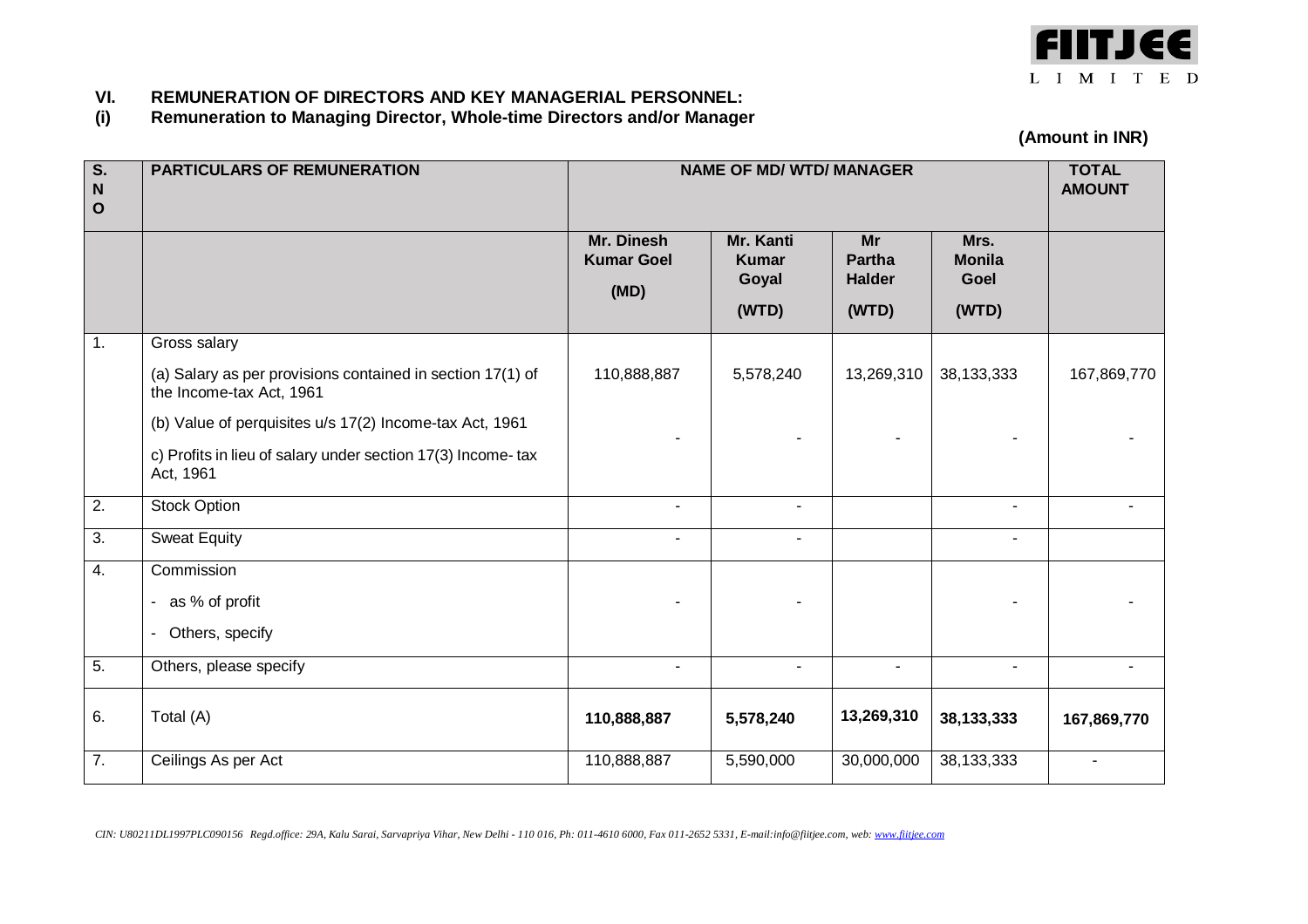

## **Remuneration to other directors**

# **(Amount in INR)**

| S.No. | <b>PARTICULARS OF REMUNERATION</b>              | <b>NAME OF DIRECTORS</b> |                                         | <b>TOTAL</b><br><b>AMOUNT</b> |
|-------|-------------------------------------------------|--------------------------|-----------------------------------------|-------------------------------|
|       |                                                 | Mr. Rajesh Mittal        | Mr. Narender<br><b>Kumar Mansukhani</b> |                               |
| 1.    | <b>Independent Directors</b>                    |                          |                                         |                               |
|       | -Fee for attending board committee meetings     | 2,400,000                | 1,800,000                               | 4,200,000                     |
|       | Commission                                      | Nil                      | Nil                                     | Nil                           |
|       | Others, please specify- Foreign Travelling fees | 277,384                  | Nil                                     | 277,384                       |
|       | - Others                                        |                          |                                         |                               |
|       | Total (1)                                       | 2,677,384                | 1,800,000                               | 4,477,384                     |
|       | <b>Other Non-Executive Directors</b>            |                          |                                         |                               |
|       | -Fee for attending board committee meetings     | Nil                      | Nil                                     | Nil                           |
|       | Commission                                      |                          |                                         |                               |
|       | Others, please specify                          |                          |                                         |                               |
|       | Total $(2)$                                     | Nil                      | $\overline{N}$                          | Nil                           |
|       | Total $(B) = 1+2$                               | 2,677,384                | 1,800,000                               | 4,477,384                     |
|       | <b>Total Managerial Remuneration</b>            | 2,677,384                | 1,800,000                               | 4,477,384                     |
|       |                                                 | INR 1 Lakh per           | INR 1 Lakh per                          |                               |
|       | Overall Ceiling as per the Act                  | meeting                  | meeting                                 |                               |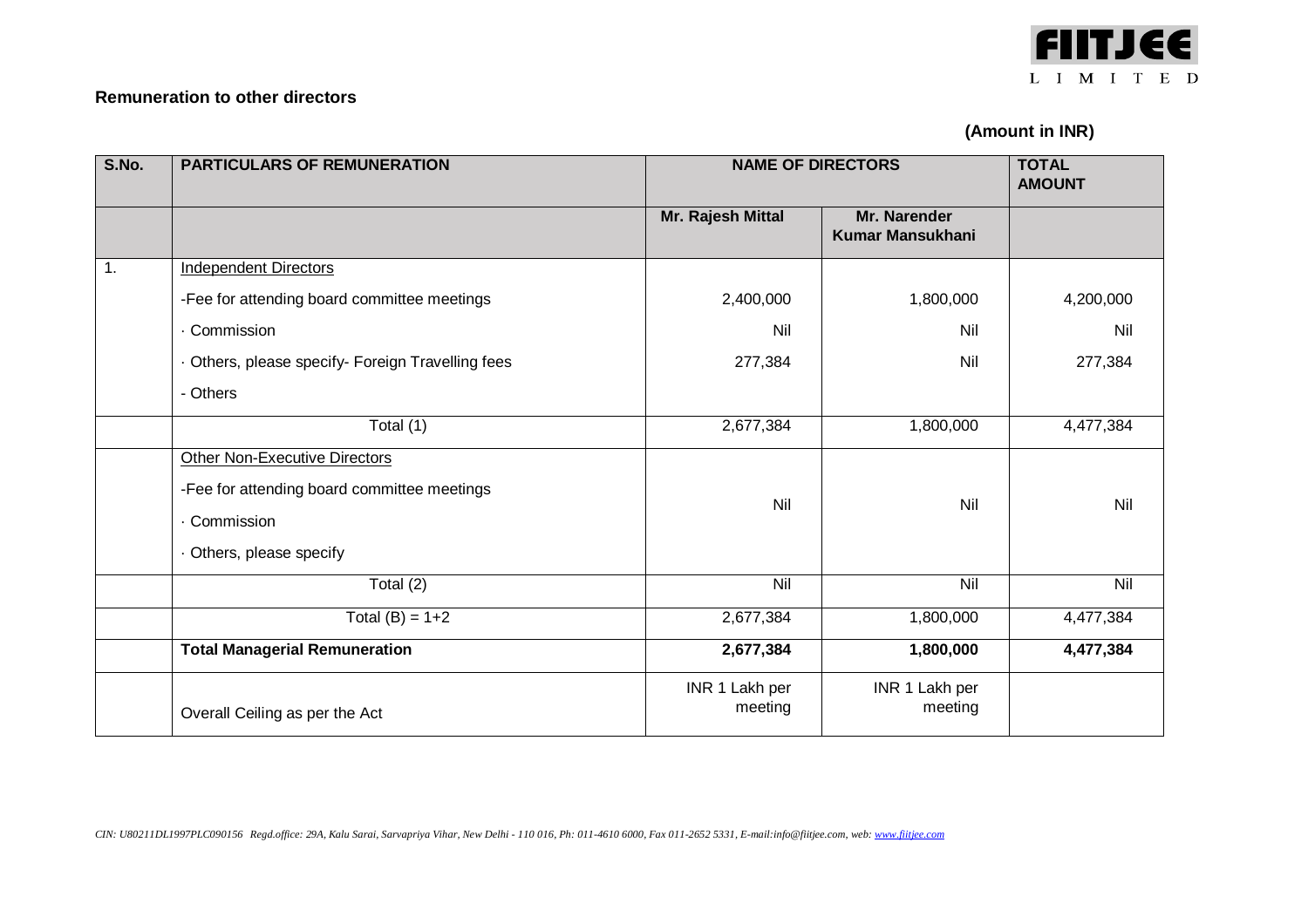

# **(IV) Remuneration to Key Managerial Personnel other than MD / Manager /Whole time Director**

# **(Amount in INR)**

| S.N<br>$\mathbf{o}$ | <b>OF</b><br><b>PARTICULARS</b><br><b>REMUNERATION</b>                                    | $\overline{\text{cs}}$                        | <b>CFO</b>                                 |                                         | <b>Total Amount</b> |
|---------------------|-------------------------------------------------------------------------------------------|-----------------------------------------------|--------------------------------------------|-----------------------------------------|---------------------|
|                     |                                                                                           | Ms. Anuradha<br>Aggarwal (i.e.<br>08.03.2018) | Mr. Sachin<br>Rastogi (till<br>06.06.2017) | Mr Rajeev Babbar<br>(w.e.f. 08.03.2018) |                     |
| 1.                  | Gross salary                                                                              |                                               |                                            |                                         |                     |
|                     | (a) Salary as per provisions<br>contained in section 17(1) of<br>the Income-tax Act, 1961 | 71,071                                        | 2,777,795                                  | 396,872                                 | 3,245,738           |
|                     | (b) Value of perquisites u/s<br>17(2) Income-tax Act, 1961                                | $\mathbf 0$                                   | 35,910                                     | $\mathbf 0$                             | 35,910              |
|                     | (c) Profits in lieu of salary<br>under section 17(3) Income-<br>tax Act, 1961             | 0                                             | $\mathbf 0$                                | $\mathbf 0$                             | 0                   |
| $\overline{2}$ .    | <b>Stock Option</b>                                                                       | $\blacksquare$                                | $\sim$                                     | $\overline{\phantom{a}}$                |                     |
| $\overline{3}$ .    | <b>Sweat Equity</b>                                                                       | $\blacksquare$                                | $\sim$                                     | $\blacksquare$                          |                     |
| 4.                  | Commission                                                                                | $\blacksquare$                                | $\blacksquare$                             | $\blacksquare$                          |                     |
|                     | - as % of profit                                                                          |                                               |                                            |                                         |                     |
|                     | Others, specify<br>$\blacksquare$                                                         |                                               |                                            |                                         |                     |
| 5.                  | Others, please specify                                                                    | ۰                                             | н.                                         | -                                       |                     |
| 6.                  | Total (A)                                                                                 | 71,071                                        | 2,813,705                                  | 396,872                                 | 3,281,648           |